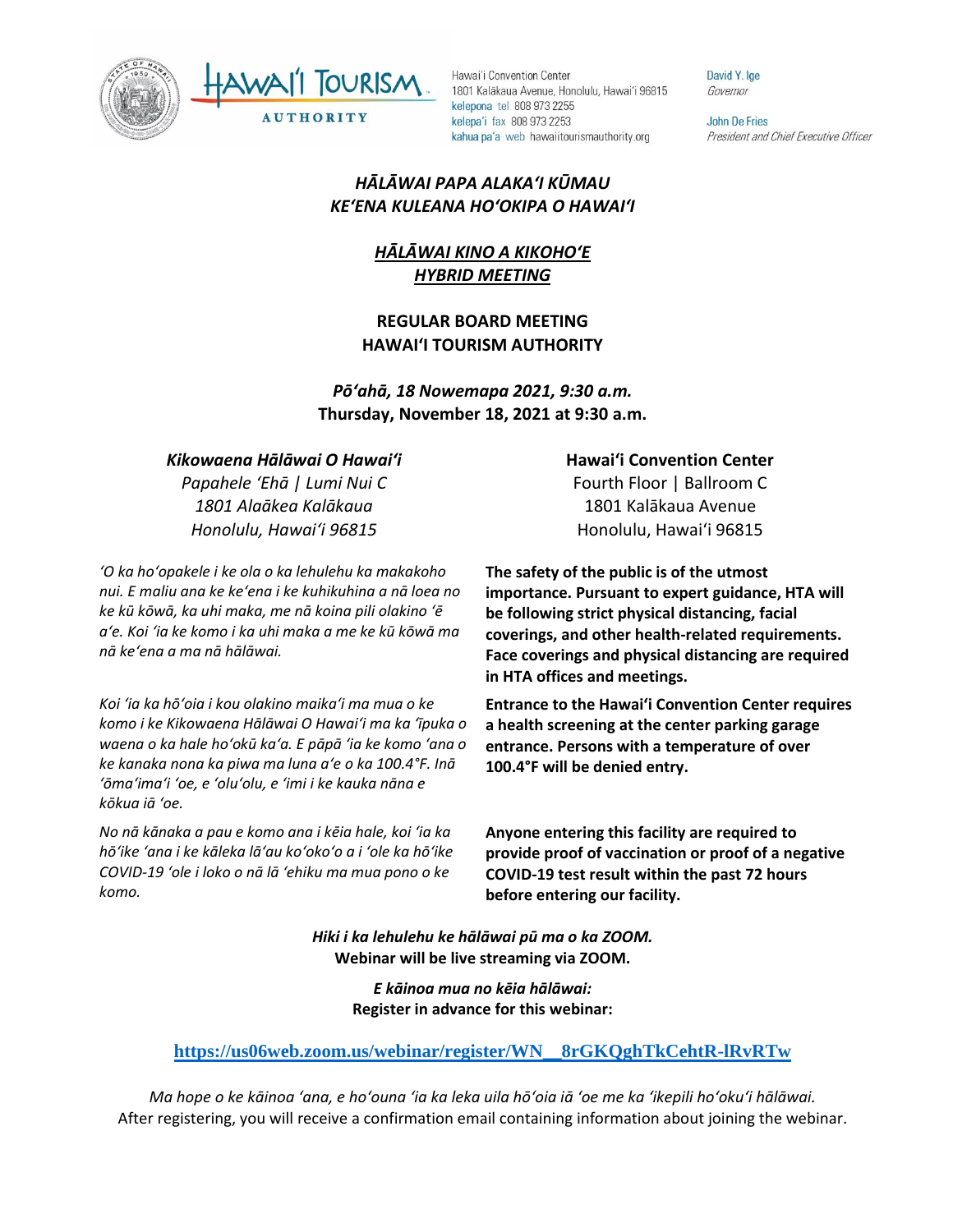



David Y. Ige Governor

**John De Fries** President and Chief Executive Officer

## *Papa Kumumanaʻo* **AGENDA**

- 1. *Ho'omaka* Call to Order
- 2. *Wehena* Opening Cultural Protocol
- 3. *ʻĀpono I Ka Moʻoʻōlelo Hālāwai* Approval of Minutes of the October 28, 2021 Board Meeting
- 4. *Hō'ike Lālā*

Report of Permitted Interactions at an Informational Meeting or Presentation Not Organized by the Board Under HRS section 92-2.5(c)

- 5. *Hōʻike, Kūkākūkā A Hoʻoholo No Nā Moʻokālā*  Presentation, Discussion and Action on HTA's Financial Report for October 2021
- 6. *Hōʻike A Ka Luna Hoʻokele* Report of the Chief Executive Officer/Chief Administrative Officer/Chief Brand Officer Relating to Staff's Implementation of HTA's Programs During October 2021
- 7. *Hōʻike No Ko HTA Hoʻokō I Ka Papahana Hoʻokele Huliau* Update on HTA's Implementation of Change Management Plan
- 8. *Hōʻike ʻIkepili Noiʻi ʻOihana Hoʻomākaʻikaʻi* Presentation and Discussion of Current Market Insights and Conditions in Hawai'i and Key Major Hawai'i Tourism Markets
- 9. *Hōʻike A Ka Hui Noiʻi Loiloi Moʻokālā* Report of the *Budgetary Review Investigative Committee* of their Meeting held on November 16, 2021
- 10. *Kūkākūkā A Hoʻoholo No Ka Moʻokālā Makahiki 2022 O Ke Keʻena Kuleana Hoʻokipa Hawaiʻi* Discussion and Approval of the Fiscal Year 2022 Budget of the Hawai'i Tourism Authority
- 11. *Hōʻike A Ke Kōmike Hoʻokele Kūmau* Report by the *Administrative Standing Committee* of their Meeting held on November 4, 2021
- 12. *Kūkākūkā A Hoʻoholo No Nā Kulekele O Ke Keʻena* Discussion and Action on Proposed Draft Bylaws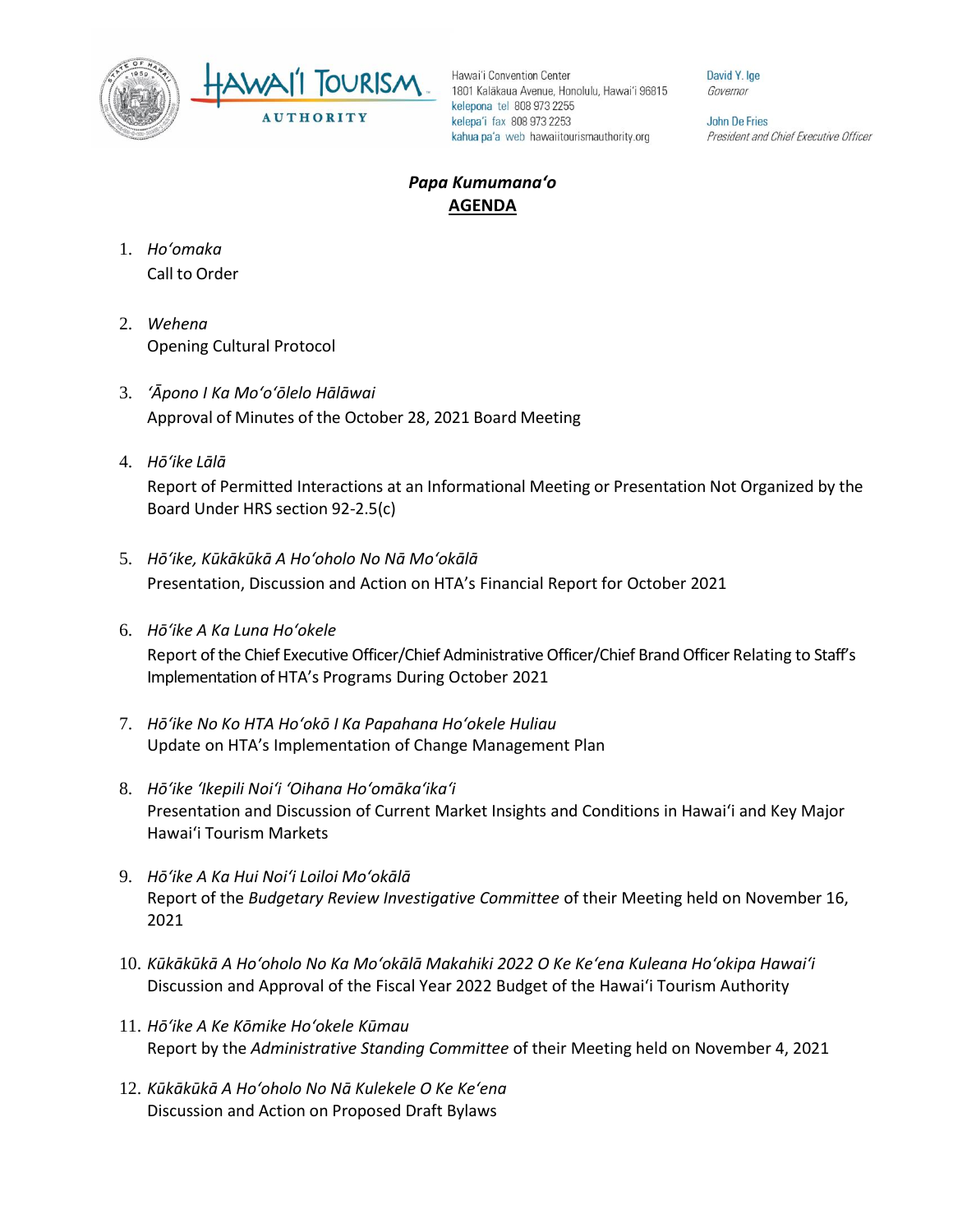

David Y. Ige Governor

John De Fries President and Chief Executive Officer

- 13. *Kūkākūkā A Hoʻoholo No Ke Kulekele #100-03* Discussion and Action on Proposed Draft Code of Conduct
- 14. *Kūkākūkā A Hoʻoholo No Nā Lālā O Nā Kōmike Kūmau* Discussion and Action on Proposed Committee Assignments for Standing Committees
- 15. *Kūkākūkā A Hoʻoholo No Ka Hoʻokumu I Hui No Ke Kau ʻAhaʻōlelo 2022* Discussion and Action on the Creation of a Legislative Permitted Interaction Group for the Purpose of Developing Policy Positions and Legislation for the 2022 Legislative Session
- 16. *Kūkākūkā A Hoʻoholo No Ka Hoʻonohonoho Hui ʻAhaʻōlelo* Discussion and Action on the Assignment of Board Members to the Legislative Permitted Interaction Group. This Agenda Item is Dependent on the Approval of the Creation of the Legislative Permitted Interaction Group
- 17. *Hōʻike A Ke Kōmike Hokona Kūmau* Report by the *Marketing Standing Committee* of their Meeting held on November 15, 2021
- 18. *Kūkākūkā A Hōʻike No Ke Kuleana Pāhana Hālāwai A Me Ke Kikowaena Hālāwai* Discussion and Update on Meetings, Conventions, and Incentives (MCI) Business and Convention Center
- 19. *Panina* Closing Cultural Protocol
- 20. *Ho'oku'u* Adjournment

*\*\*\* ʻAha Hoʻokō: Ua hiki i ka Papa Alakaʻi ke mālama i kekahi hālāwai kūhelu i kū i ka Hawaiʻi Revised Statutes (HRS) § 92-4. E mālama ʻia kēia hālāwai kūhelu nei ma lalo o ka § 92-5 (a)(4), § 92-5 (a)(8) and §201B-4(a)(2) no ka pono o ko ka Papa Alakaʻi kūkā a hoʻoholo ʻana i nā nīnūnē a nīnau i pili i ko ka Papa Alakaʻi kuleana me ko ka Papa Alakaʻi loio. He hālāwai kūhelu kēia i ʻole paulele ʻia ka ʻikepili a i mea hoʻi e mālama kūpono ai ko Hawaiʻi ʻano, he wahi i kipa mau ʻia e nā malihini.*

**\*\*\* Executive Session:** The Board may conduct an executive session closed to the public pursuant to Hawai'i Revised Statutes (HRS) § 92-4. The executive session will be conducted pursuant to HRS § 92-5 (a) (2), § 92-5 (a)(4), § 92-5 (a)(8) and §201B-4(a)(2) for the purpose of consulting with the board's attorney on questions and issues pertaining to the board's powers, duties, privileges, immunities, and liabilities; to consider hiring and evaluation of officers or employees, where consideration of matters affecting privacy will be involved; and to discuss information that must be kept confidential to protect Hawai'i's competitive advantage as a visitor destination.

*Ma lalo o ka māhele 531.5 o ka Budgetary Control Accounting Manual, Mokuʻāina o Hawaiʻi, he māhele ka ʻaina awakea o ka hālāwai. E mau ana ka hālāwai ma loko nō o ka ʻai ʻana, ʻaʻole hoʻi ia he wā hoʻomalolo.*